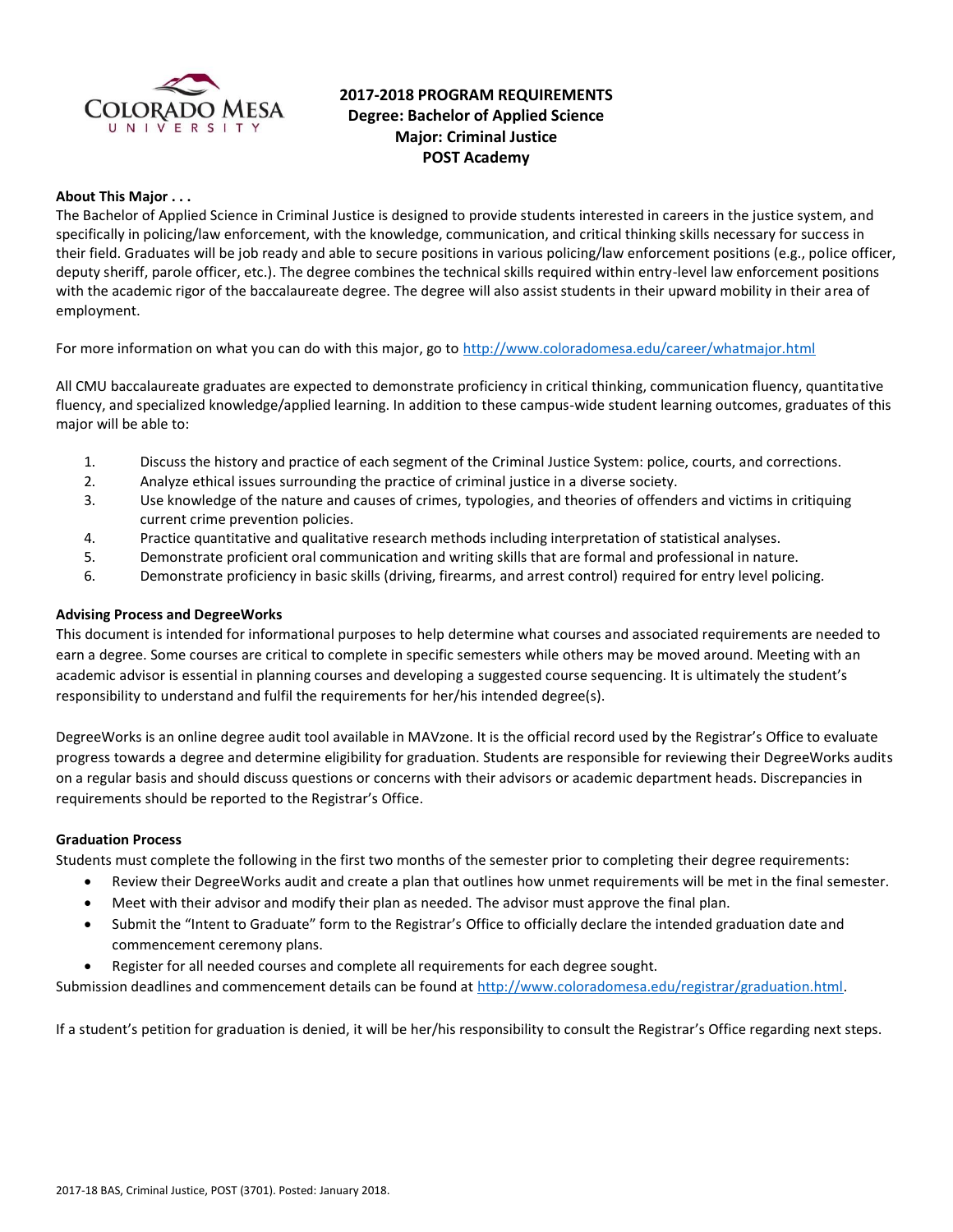### **INSTITUTIONAL DEGREE REQUIREMENTS**

The following institutional degree requirements apply to all CMU Bachelor of Applied Science (BAS) degrees. Specific programs may have different requirements that must be met in addition to institutional requirements.

- 120 semester hours minimum.
- Students must complete a minimum of 30 of the last 60 hours of credit at CMU, with at least 15 semester hours in major discipline courses numbered 300 or higher.
- 33 upper-division credits.
- 2.00 cumulative GPA or higher in all CMU coursework.
- A course may only be used to fulfill one requirement for each degree/certificate.
- No more than six semester hours of independent study courses can be used toward the degree.
- Non-traditional credit, such as advanced placement, credit by examination, credit for prior learning, cooperative education and internships, cannot exceed 30 semester credit hours for a baccalaureate degree; A maximum of 15 of the 30 credits may be for cooperative education, internships, and practica.
- Pre-collegiate courses (usually numbered below 100) cannot be used for graduation.
- Capstone exit assessment/projects (e.g., Major Field Achievement Test) requirements are identified under Program-Specific Degree Requirements.
- The Catalog Year determines which program sheet and degree requirements a student must fulfill in order to graduate. Visit with your advisor or academic department to determine which catalog year and program requirements you should follow.
- See "Requirements for Undergraduate Degrees and Certificates" in the catalog for a complete list of graduation requirements.

#### **PROGRAM-SPECIFIC DEGREE REQUIREMENTS**

- To be admitted to the B.A.S. degree, certain prerequisites must be satisfied. Please see the Social and Behavioral Sciences department head or program faculty for complete requirements and application form.
- All students intending to obtain a BA or BAS in Criminal Justice will initially be enrolled as pre-criminal justice majors. Students must earn a "C" or better in CRMJ 110 and CRMJ 201 prior to enrolling in any additional program specific courses. Core courses CRMJ 110, 201, 310, 320, and 328 must be completed with a "C" or better before students will be admitted into the BA/BAS major. Students must also complete MATH 110 (or higher), ENG 111, and STAT 215 – all with a "C" or better prior to acceptance as a Criminal Justice major. GPA within these subjects must be at least 2.5. Overall cumulative GPA after 45 credit hours (approximately 3 semesters) must be at least 2.5. Please see the Criminal Justice Student Handbook for more information. Transfer students will be evaluated on a case-by-case basis.
- Students are encouraged to attend the Western Colorado Peace Officers Academy (WCPOA). Up to 31 credits can be transferred from other Colorado POST approved academies associated with accredited institutions of higher learning or through existing articulation agreements with Colorado Mesa University. Students wishing to transfer credit from all other academies (e.g., agency, private, or out-of-state academies) can earn up to 30 credit hours through the "Credit for Prior Learning" program: <https://www.coloradomesa.edu/academics/cpl.html>
- It is highly recommended that students complete **all** required coursework prior to enrolling in the POST Academy. Please see the criminal justice student handbook for more information.
- 2.5 cumulative GPA or higher in all CMU coursework.
- 2.5 cumulative GPA or higher in coursework toward the major content area.
- Must receive a grade of "C" or higher in all foundation and major requirements.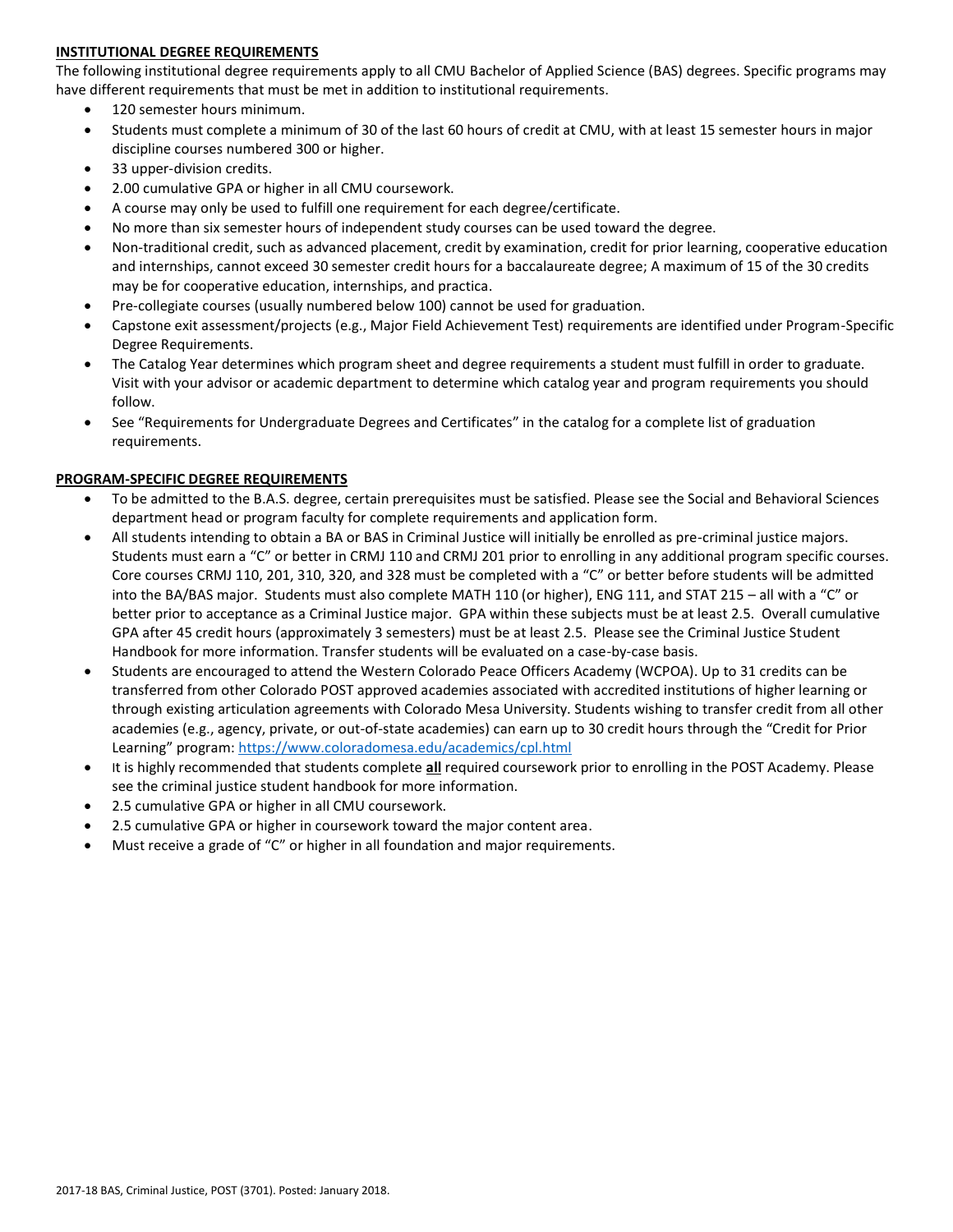### **ESSENTIAL LEARNING REQUIREMENTS** (31 semester hours)

See the current catalog for a list of courses that fulfill the requirements below. If a course is an Essential Learning option and a requirement for your major, you must use it to fulfill the major requirement and make a different selection for the Essential Learning requirement.

**English** (6 semester hours, must receive a grade of "C" or better and must be completed by the time the student has 60 semester hours.)

- $\Box$  ENGL 111 English Composition (3)
- ENGL 112 English Composition (3)

**Mathematics** (3 semester hours, must receive a grade of "C" or better, must be completed by the time the student has 60 semester hours.)

□ MATH 110 - College Mathematics (3) or higher

#### **Humanities** (3 semester hours)

 $\Box$  Select one Humanities course (3)

#### **Social and Behavioral Sciences** (6 semester hours)

Recommended courses include POLS 101, PSYC 150, SOCO 260, or SOCO 264.

- $\square$  Select one Social and Behavioral Science course (3)
- $\square$  Select one Social and Behavioral Science course (3)

### **Natural Sciences** (7 semester hours, one course must include a lab)

- $\square$  Select one Natural Sciences course (3)
- $\Box$  Select one Natural Sciences course with a lab (4)

#### **History** (3 semester hours)

 $\square$  Select one History course (3)

#### **Fine Arts** (3 semester hours)

 $\Box$  Select one Fine Arts course (3)

# **OTHER LOWER-DIVISION REQUIREMENTS**

# **Wellness Requirement** (2 semester hours)

- $\Box$  KINE 100 Health and Wellness (1)
- $\Box$  KINA 127 Physical Conditioning (Must be taken simultaneously with POST Academy) (1)

# **Essential Learning Capstone** (4 semester hours)

Essential Learning Capstone must be taken after completion of the Essential Learning English and Mathematics requirements, and when a student has earned between 45 and 75 hours.

- $\Box$  ESSL 290 Maverick Milestone (3)
- $\square$  ESSL 200 Essential Speech (1)

#### **FOUNDATION COURSES**

**Foreign Language Courses** (6 semester hours, must receive a grade of "C" or better)

Two consecutive classes in the same foreign language. FLAS 114 & 115 will NOT fulfill this requirement.

| ___<br>_____________<br>______<br>__<br>__ |  |
|--------------------------------------------|--|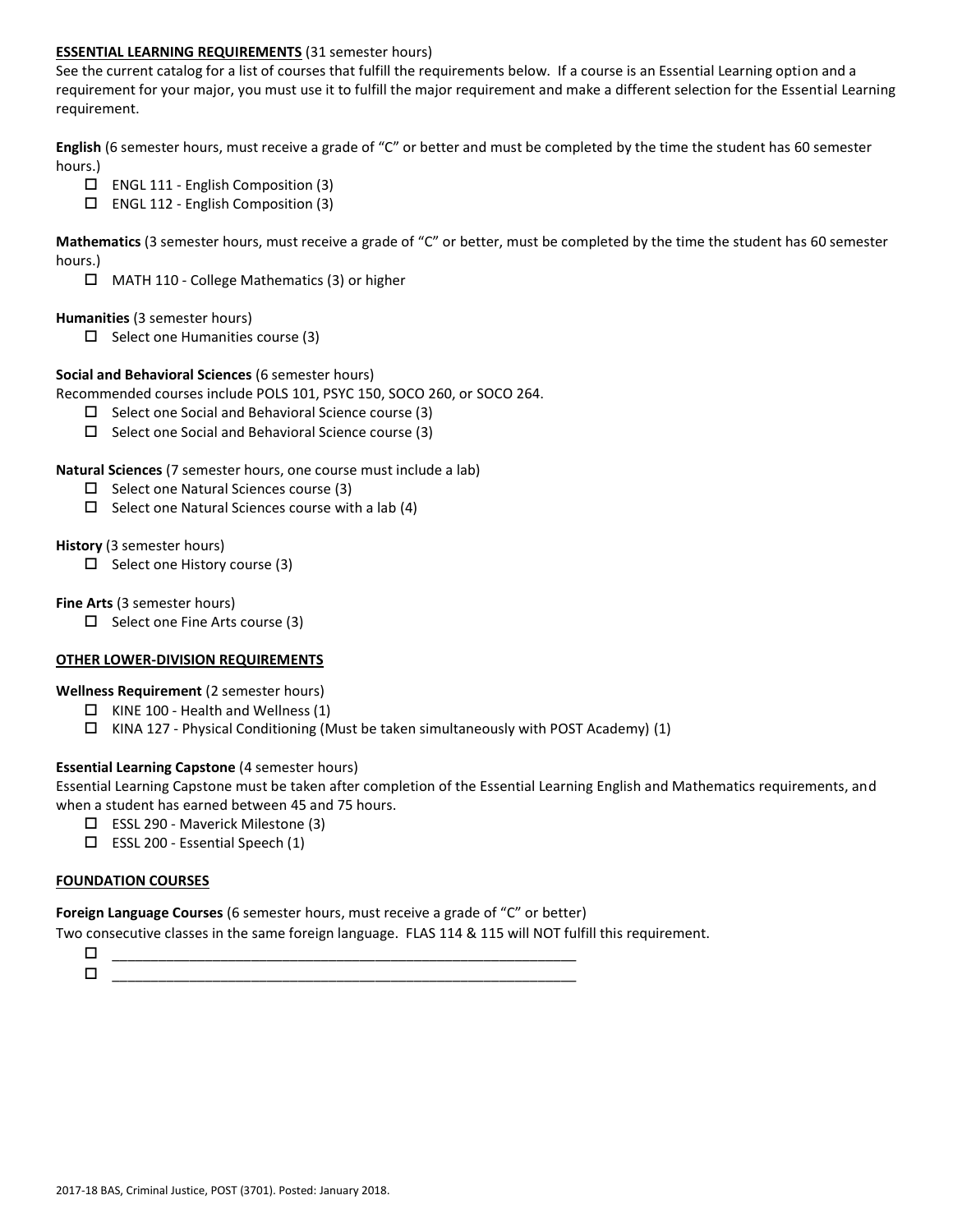#### **BAS: CRIMINAL JUSTICE POST ACADEMY REQUIREMENTS** (77-78 semester hours, must earn a grade of "C" or better in each course)

#### **Core Classes** (26 semester hours)

- $\Box$  CRMJ 110 Orientation to Criminal Justice Inquiry (1)
- $\Box$  CRMJ 201 Introduction to Criminal Justice (3)
- STAT 215 Statistics for Social and Behavioral Sciences (4)
- $\Box$  CRMJ 302 Ethics in Criminal Justice (3)
- CRMJ 310 The Police Process (3)
- $\Box$  CRMJ 315 Research Methods in Criminal Justice (3)
- CRMJ 320 Corrections (3)
- CRMJ 328 American Court Systems (3)
- CRMJ 370 Criminology (3)

### **Capstone** (3 semester hours)

 $\square$  Select one of the following courses: CRMJ 465 - Contemporary Issues in Criminal Justice (3) CRMJ 490 - Capstone: Comparative Criminal Justice (3) CRMJ 499 - Internship (3) SOCI 497 - Structured Research (3)

#### **Criminal Justice Electives** (12-13 semester hours)

Select at least one course from each subfield. Criminal Justice Electives take beyond the required 12-13 semester hours can also satisfy the restricted elective requirement.

#### Policing:

```
CRMJ 210 - Emergency Dispatch (4)
FOAN 280 - Crime Scene Processing (2) and FOAN 280L - Crime Scene Processing Laboratory (1)
CRMJ 335 - Community Policing (3)
CRMJ 410 - Criminal Investigations (3)
CRMJ 415 - Counterterrorism (3)
\Box \underline{\hspace{1cm}} \underline{\hspace{1cm}} \underline{\hspace{1cm}} \underline{\hspace{1cm}} \overline{\hspace{1cm}} \overline{\hspace{1cm}} \overline{\hspace{1cm}} \overline{\hspace{1cm}} \overline{\hspace{1cm}} \overline{\hspace{1cm}} \overline{\hspace{1cm}} \overline{\hspace{1cm}} \overline{\hspace{1cm}} \overline{\hspace{1cm}} \overline{\hspace{1cm}} \overline{\hspace{1cm}} \overline{\hspace{1
```
Courts:

```
CRMJ 301 - Criminal Procedure (3)
CRMJ 405 - Civil Liability for Law Enforcement and Corrections (3) 
CRMJ 412 - Constitutional Law (3)
CRMJ 420 - Criminal Law (3)
CRMJ 425 - Trial, Evidence, and Legal Advocacy (3)
 ____________________________________________________________
```
Corrections:

```
CRMJ 340 - Community Corrections (3)
CRMJ 440 - Capital Punishment (3)
CRMJ 480 - Inside Out (3)
 \Box \underline{\hspace{1cm}} \underline{\hspace{1cm}} \underline{\hspace{1cm}} \underline{\hspace{1cm}} \overline{\hspace{1cm}} \overline{\hspace{1cm}} \overline{\hspace{1cm}} \overline{\hspace{1cm}} \overline{\hspace{1cm}} \overline{\hspace{1cm}} \overline{\hspace{1cm}} \overline{\hspace{1cm}} \overline{\hspace{1cm}} \overline{\hspace{1cm}} \overline{\hspace{1cm}} \overline{\hspace{1cm}} \overline{\hspace{1
```
Criminal Justice Theory:

CRMJ 311 - Victimology (3)

CRMJ 325 - Juvenile Justice and Delinquency (3)

CRMJ 330 - Domestic Violence (3)

```
CRMJ 360 - Crime & Deviance (3)
```

```
CRMJ 375 - Women & Crime (3)
```

```
 ____________________________________________________________
```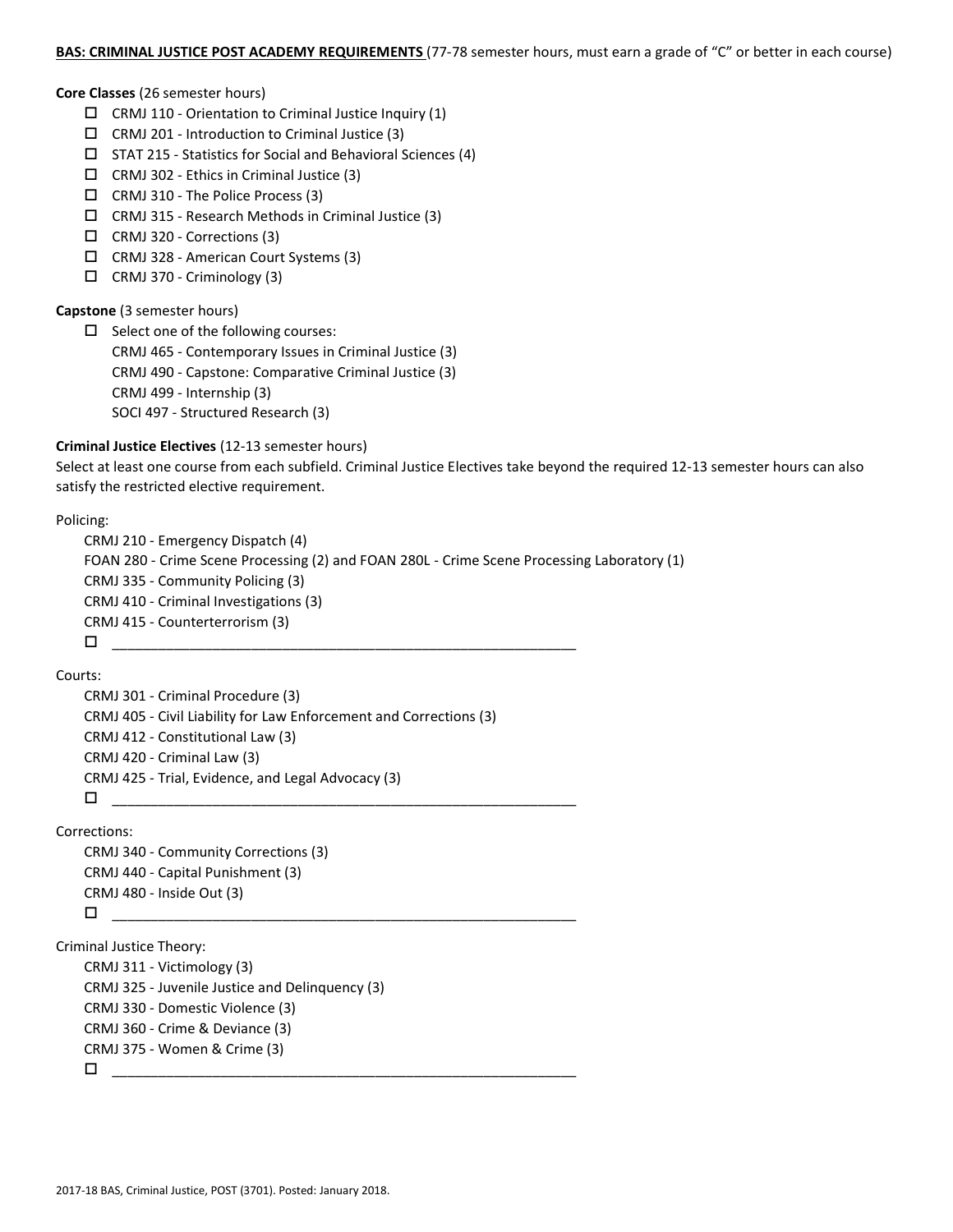# **Restricted Electives** (6 semester hours)

6 Semester Hours chosen from the following courses (or additional Criminal Justice Electives above):

POLS 236 - State and Local Government (3) CRMJ 395 - Independent Study (1-3) CRMJ 396 - Topics (1-3) CRMJ 495 - Independent Study (1-3) CRMJ 496 - Topics (1-3) CRMJ 499 - Internship (1-15) EMDP 211 – Introduction to Emergency Management (3) FOAN 232 – Survey of Forensic Science (2) and FOAN 232L – Survey of Forensic Science Lab (10 FOAN 350 – Forensic Anthropology (3) PADM 315 - Public Management (3) PSYC 320 - Social Psychology (3) PSYC 410 - Drugs and Human Behavior (3) PSYC 425 - Forensic Psychology (3) SOCO 316 - Social Inequality (3) SOCO 325 - Racial & Ethnic Relations (3) SOCO 400 - Classical Social Theory (3) \_\_\_\_\_\_\_\_\_\_\_\_\_\_\_\_\_\_\_\_\_\_\_\_\_\_\_\_\_\_\_\_\_\_\_\_\_\_\_\_\_\_\_\_\_\_\_\_\_\_\_\_\_\_\_\_\_\_\_\_  $\Box$   $\underline{\hspace{1cm}}$   $\underline{\hspace{1cm}}$   $\underline{\hspace{1cm}}$   $\underline{\hspace{1cm}}$   $\overline{\hspace{1cm}}$   $\overline{\hspace{1cm}}$   $\overline{\hspace{1cm}}$   $\overline{\hspace{1cm}}$   $\overline{\hspace{1cm}}$   $\overline{\hspace{1cm}}$   $\overline{\hspace{1cm}}$   $\overline{\hspace{1cm}}$   $\overline{\hspace{1cm}}$   $\overline{\hspace{1cm}}$   $\overline{\hspace{1cm}}$   $\overline{\hspace{1cm}}$   $\overline{\hspace{1$ 

CRMJ 396 or 469 - Topics may be taken more than one time if the course has a different topic.

CRMJ 499 - Internship may only count as 1 to 3 credits toward the 24 restricted credits. If taken to meet the capstone requirement, must be 3 credits and cannot be used as a restricted elective.

**POST Academy** (30 semester hours, must receive a grade of "C" or better in all courses. Courses are taken as part of a state approved POST Academy.)

- CRJW 101 Basic Police Academy I (6)
- CRJW 102 Basic Police Academy II (10)
- $\Box$  CRJW 105 Basic Law (6)
- CRJW 106 Arrest Control (3)
- $\Box$  CRJW 107 Law Enforcement Driving (2)
- $\Box$  CRJW 108 Firearms (3)

**Notes on Bachelor of Applied Science:** 36 Semester Hours taken as part of a state approved Associate of Applied Science (AAS) degree to include CRMJ 201 Introduction to Criminal Justice (3) and CRMJ 310 Police Process (3) or other approved courses within an established AAS program. Credit hours that are applicable to requirements as listed for this degree will be applied accordingly. Student must complete all course requirements outlined for the degree.